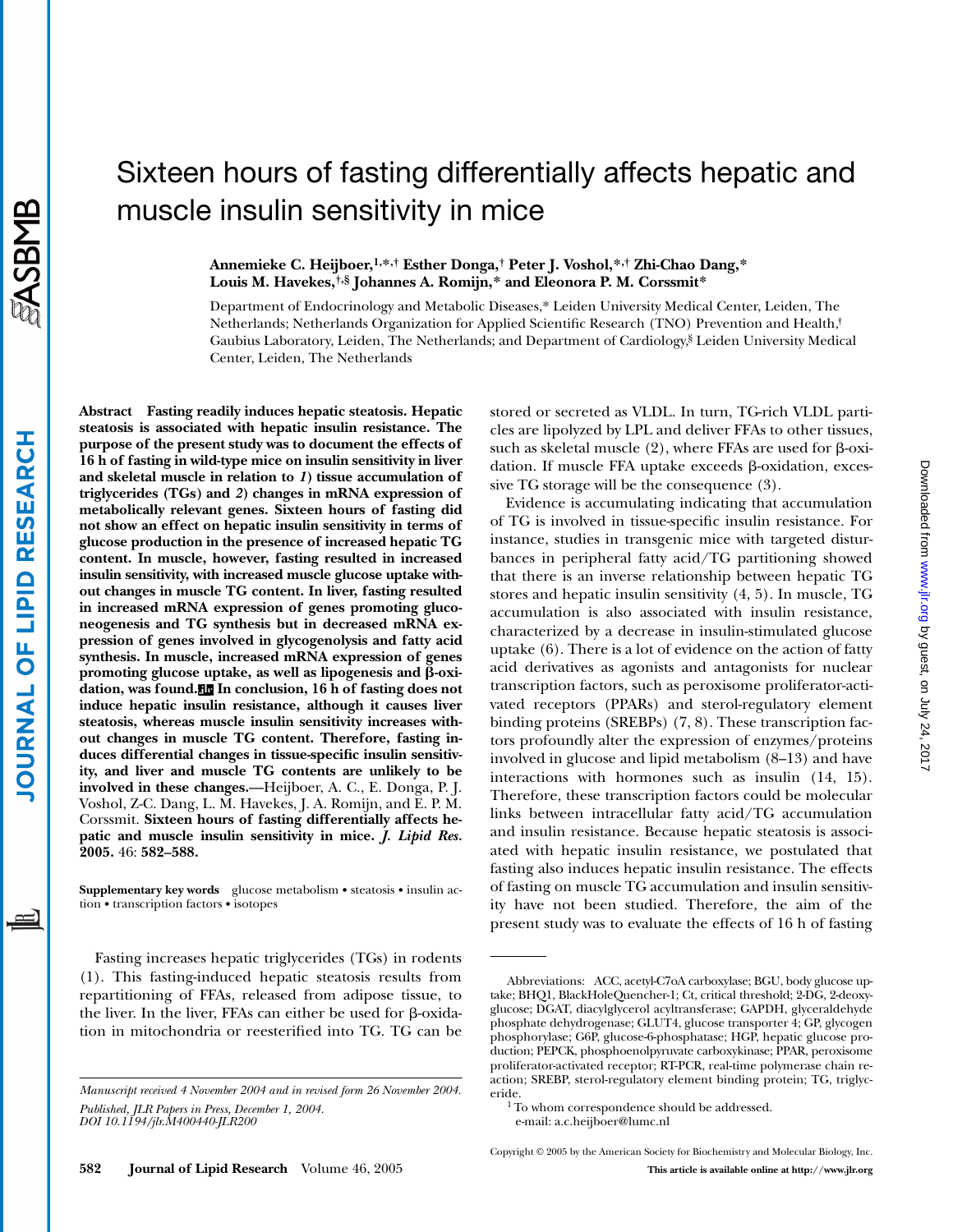ASBMB

**LIPID RESEARCH** 

**OURNAL OF** 

# on hepatic and muscle insulin sensitivity in wild-type mice in vivo in relation to *1*) tissue TG accumulation and *2*) changes in mRNA expression of transcription factors and related proteins involved in glucose and lipid metabolism.

## MATERIALS AND METHODS

#### **Animals**

Male, 12–16 week old C57Bl/6 mice were used in all experiments. Mice were kept in a temperature- and humidity-controlled environment and had free access to standard mouse chow and water. Control mice were fasted for 4 h with food withdrawn at 5:00 AM, and the experimental mice were fasted overnight with food withdrawn at 5:00 PM (16 h fasted). All experiments were performed at 9:00 AM. All animal experiments were approved by the Animal Ethics Committee of the Leiden University Medical Center and Netherlands Organization for Applied Scientific Research (TNO) Prevention and Health (Leiden, The Netherlands).

#### **Hyperinsulinemic euglycemic clamp**

Hyperinsulinemic euglycemic clamps of the two experimental groups were performed side by side on the same day. The hyperinsulinemic euglycemic clamp procedure was performed as described previously (4, 16). In short, a continuous infusion of  $D-[$ <sup>14</sup>C]glucose (0.3  $\mu$ Ci/kg/min; Amersham, Little Chalfont, UK) was started and blood samples were taken (after 60 and 80 min of tracer infusion) to determine basal glucose kinetics. Subsequently, a hyperinsulinemic study started with a bolus of insulin (100 mU/kg Actrapid; Novo Nordisk, Chartres, France) followed by continuous infusion of insulin (6.8 mU/h) and of  $\rm{D}$ -[<sup>14</sup>C]glucose. A variable infusion of  $12.5\%$  p-glucose (in PBS) solution was also started and adjusted to maintain blood glucose levels constant at  $\sim$ 8 mmol/l, measured via tail bleeding (Freestyle, TheraSense; Disetronic Medical Systems BV, Vianen, The Netherlands). During the last hour of the experiment, blood samples (75 µl) were taken every 20 min to determine plasma  $[$ <sup>14</sup>C]glucose and insulin concentrations.

To estimate insulin-stimulated glucose uptake in individual tissues, 2-deoxy-D- $[^3H]$ glucose (2- $[^3H]DG$ ; Amersham) was administered as a bolus (1  $\mu$ Ci) 40 min before the end of the clamp procedure.

After the last blood sample was taken, mice were killed and liver and muscle were taken out, immediately frozen using liquid  $N_2$ , and stored at  $-20^{\circ}$ C until further analysis.

#### **Analytical procedures**

Plasma levels of ketone bodies, glucose, and free fatty acids were determined using commercially available kits (#310-A Sigma GPO-Trinder kit and #315-500; Sigma, St. Louis, MO; FFA; Wako Pure Chemical Industries, Osaka, Japan). Plasma insulin concentrations were measured by radio immunoassay using rat insulin standards (Sensitive Rat Insulin Assay; Linco Research, St. Charles, MO). For determination of plasma  $D-[14C]$ glucose, plasma was deproteinized with 20% trichloroacetic acid, dried to remove water, resuspended in demiwater, and counted with scintillation fluid (Ultima Gold; Packard, Meridien, CT) on dual channels for separation of  ${}^{14}C$  and  ${}^{3}H$ , as described earlier (17).

#### **Tissue analysis**

Liver and muscle samples were homogenized ( $\sim$ 10%, w/v) in water. Lipids were extracted according to Bligh and Dyer's method (18). In short, a solution was made of each 200  $\mu$ g sample of protein in 800  $\mu$ l of water, then 3 ml of methanol-chloroform (2:1) was added and mixed thoroughly, after which  $500 \mu l$  of chloroform,  $100 \mu l$  of internal standard, and 1 ml of demiwater were added. After centrifugation, the chloroform layer was collected and dried. The remaining pellet was dissolved in 50  $\mu$ l of chloroform and put on a high-performance TLC plate. With high-performance TLC analysis, TGs, cholesterol, and cholesteryl esters were separated. The amount of TG in the tissues was quantified by scanning the plates with a Hewlett-Packard Scanjet 4c and by integration of the density using Tina® version 2.09 software (Raytest, Staubenhardt, Germany).

For determination of tissue 2-DG uptake, the homogenate of muscle was boiled and the supernatant was subjected to an ionexchange column to separate 2-DG-6-phosphatase from 2-DG, as described previously (16, 17, 19).

## **Calculations**

Under steady-state conditions for plasma glucose concentrations, the rate of glucose disappearance equals the rate of glucose appearance [body glucose uptake (BGU)]. The latter was calculated as the ratio of the rate of infusion of  $D-[14C]$ glucose  $(dpm/min)$  and the steady-state plasma  $[$ <sup>14</sup>C]glucose specific activity (dpm/ $\mu$ mol glucose). Hepatic glucose production (HGP) was calculated as the difference between the rate of glucose disappearance and the infusion rate of exogenous p-glucose.

The hepatic insulin sensitivity index was calculated as the ratio of the relative suppression of HGP during the hyperinsulinemic condition to the change in plasma insulin levels from basal to hyperinsulinemic conditions. The whole body insulin sensitivity index was calculated as the ratio of BGU to plasma insulin levels during hyperinsulinemic conditions.

Muscle-specific glucose uptake was calculated from tissue 2-DG content, which was expressed as percentage of 2-DG of the dosage per gram of tissue, as previously described (19).

#### **Real-time polymerase chain reaction**

Real-time polymerase chain reaction (RT-PCR) was used to measure mRNA expression levels in skeletal muscle [glucose transporter 4 (GLUT4), PPAR $\gamma$  coactivator-1 (PGC1), PPAR $\gamma$ , diacylglycerol acyltransferase 1 (DGAT1), DGAT2, SREBP1c, FAS, acetyl-CoA carboxylase  $(ACC)1$ , and  $PPAR\alpha$ ] and in liver [phosphoenolpyruvate carboxykinase (PEPCK), glucose-6-phosphatase (G6P), glycogen phosphorylase (GP), PGC1, PPARγ, SREBP1c, FAS, ACC1,  $PPAR\alpha$ , DGAT1, and DGAT2] of mice after 4 and 16 h of starvation. Two other groups of mice, which were not subjected to a hyperinsulinemic clamp, were killed after 4 or 16 h of fasting, and liver and skeletal muscle were taken out for further analysis.

Muscle and liver were homogenized in 1.2 ml of RNA-Bee (Tel-Test, Inc.), and total RNA was extracted according to Chomczynski and Sacchi (20). The amount of RNA was determined by spectrophotometry at a wavelength of 260 nm. The quality was checked by the ratio of absorption at 260 nm and absorption at 280 nm. cDNA was obtained from total RNA.

For RT-PCR, forward and reverse primers and TaqMan probe (**Table 1**) were designed from mouse-specific sequence data (Entrez, National Institutes of Health; and Ensembl, Sanger Institute) using computer software (Primer Express; Applied Biosystems). For each of the genes, a Basic Local Alignment Search Tool search was done to reveal that sequence homology was obtained only for the target gene.

All TaqMan probes were 5'-6-carboxyfluorescein and 3'-Black-HoleQuencher-1 (BHQ1) labeled, except for glyceraldehyde phosphate dehydrogenase (GAPDH) (5'-VIC and 3'-BHQ1; Applied Biosystems) and cyclophiline (5-TET and 3-BHQ1).

Each oligonucleotide set was optimized to determine the optimal primer concentrations and probe concentration and verify the efficiency of the amplification.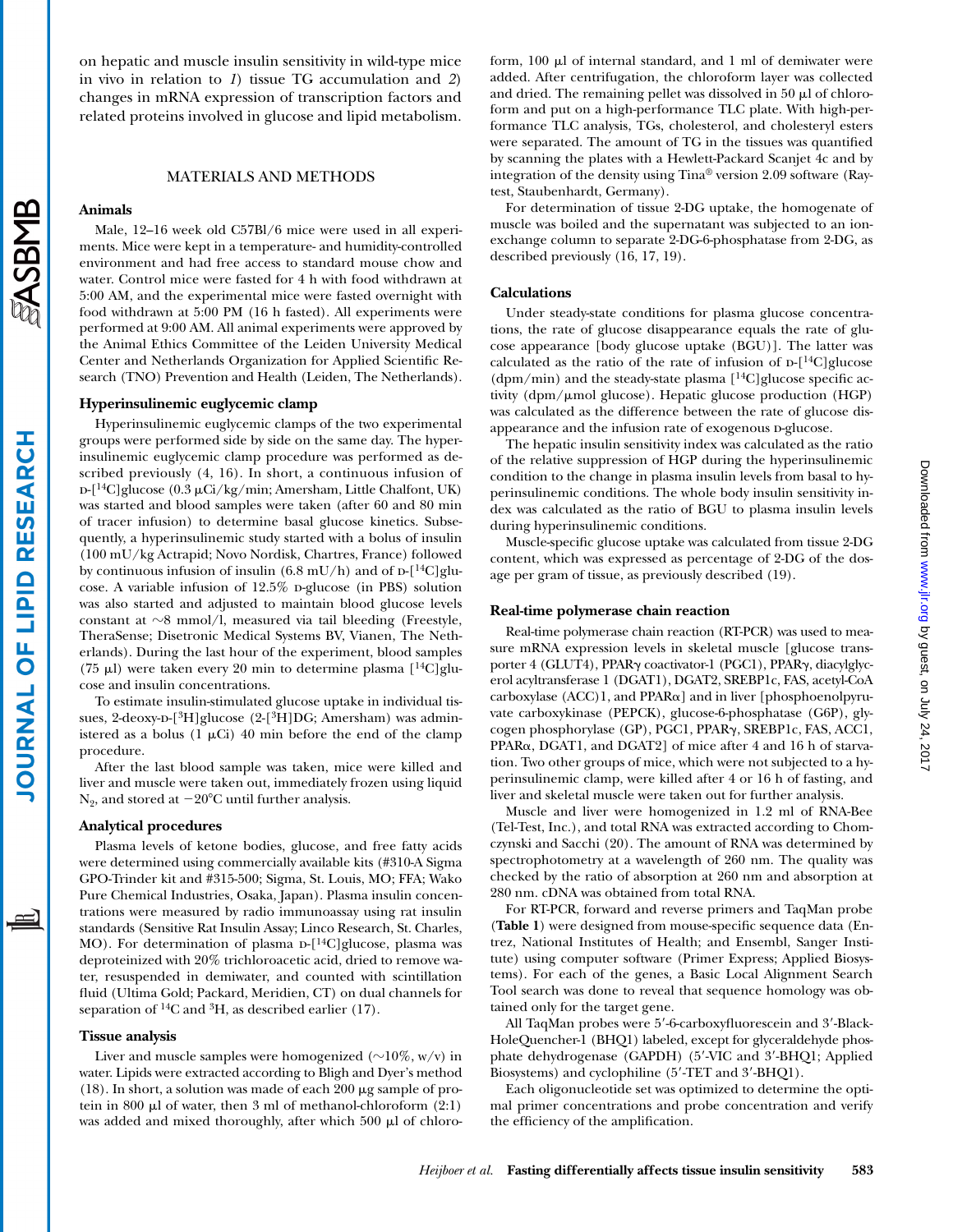TABLE 1. Primer and probe sequences of genes used for mRNA quantification

| Gene                 | <b>Forward Primer</b>                    | Reverse Primer                | TaqMan Probe                          |
|----------------------|------------------------------------------|-------------------------------|---------------------------------------|
| SREBP <sub>1</sub> c | 5'-GGAGCCATGGATTGCACATT-3'               | 5'-CCTGTCTCACCCCCAGCATA-3'    | 5'-CAGCTCATCAACAACCAAGACAGTGACTTCC-3' |
| <b>FAS</b>           | 5'-GGCATCATTGGGCACTCCTT-3'               | 5'-GCTGCAAGCACAGCCTCTCT-3'    | 5'-CCATCTGCATAGCCACAGGCAACCTC-3'      |
| ACC1                 | 5'-GCCATTGGTATTGGGGCTTAC-3'              | 5'-CCCGACCAAGGACTTTGTTG-3'    | 5'-CTCAACCTGGATGGTTCTTTGTCCCAGC-3'    |
| DGAT1                | 5'-CTGGGCATTCACAGCCATG-3'                | 5'-TTCCCTTGGAAGAATCGGC-3'     | 5'-CTCAGGTCCCACTGGCCTGGATTGT-3'       |
| DGAT <sub>2</sub>    | 5'-TGACTGGAACACGCCCAA-3'                 | 5'-ACGGCCCAGTTTCGCA-3'        | 5'-CCACTGCGATCTCCTGCCACCTTT-3'        |
| $PPAR\alpha$         | 5'-CCTCAGGGTACCACTACGGAGT-3'             | 5'-GCCGAATAGTTCGCCGAAA-3'     | 5'-AAGCCCTTACAGCCTTCACATGCGTG-3'      |
| PPAR <sub>Y</sub>    | 5'-TACATAAAGTCCTTCCCGCTGAC-3'            | 5'-GTGATTTGTCCGTTGTCTTTCCT-3' | 5'-CAAGATCGCCCTCGCCTTGGCTT-3'         |
| PGC1                 | 5'-TTTTTGGTGAAATTGAGGAATGC-3'            | 5'-CGGTAGGTGATGAAACCATAGCT-3' | 5'-GTCTCCATCATCCCGCAGATTTACGG-3'      |
| GLUT4                | 5'-ACCTGTAACTTCATTGTCGGCAT-3'            | 5'-ACGGCAAATAGAAGGAAGACGTA-3' | 5'-GGACCCATAGCATCCGCAACATACTGG-3'     |
| <b>PEPCK</b>         | 5'-CCATGAGATCTGAGGCCACA-3'               | 5'-GTATTTGCCGAAGTTGTAGCCG-3'  | 5'-CAAGGGCAAGATCATCATGCACGACC-3'      |
| G6P                  | 5'-CAGGTCGTGGCTGGAGTCTT-3'               | 5'-GACAATACTTCCGGAGGCTGG-3'   | 5'-TGAAAGTTTCAGCCACAGCAATGCCTG-3'     |
| <b>GP</b>            | 5'-GCGGTGAACGGTGTAGCAA-3'                | 5'-CTTGTCTGGTTCTAGCTCGCTG-3'  | 5'-CCACTCGGACATCGTGAAGACCCAAGTA-3'    |
| $GAPDH^{TM}$         |                                          |                               |                                       |
|                      | Cyclophiline 5'-CAAATGCTGGACCAAACACAA-3' | 5'-GCCATCCAGCCATTCAGTCT-3'    | 5'-CCGGTTCCCAGTTTTTTATCTGCACTGCC-3'   |

ACC, acetyl-CoA carboxylase; DGAT, diacylglycerol acyltransferase 1; GLUT4, glucose transporter 4; G6P, glucose-6-phosphatase; GP, glycogen phosphorylase; PEPCK, phosphoenolpyruvate carboxykinase; PGC1, peroxisome proliferator-activated receptor  $\gamma$  coactivator-1; PPAR, peroxisome proliferator-activated receptor; SREBP1c, sterol-regulatory element binding protein 1c.

PCR amplification was performed in a total reaction volume of 12.5  $\mu$ l. The reaction mixture consisted of qPCR™ MasterMix (Eurogentec), the optimal primer and probe concentrations of the target gene and the endogenous control, nuclease-free water, and cDNA. An identical cycle profile was used for all genes:  $50^{\circ}$ C for 2 min,  $95^{\circ}$ C for 10 min, followed by  $95^{\circ}$ C for 15 s and 60 $^{\circ}$ C for 1 min for 40 cycles.

Data were analyzed using a comparative critical threshold (Ct) method in which the amount of target normalized to the amount of endogenous control (GAPDH/cyclophiline) and relative to the control sample is given by  $2^{-\Delta\Delta Ct}$  (Applied Biosystems). For each gene, all samples were run together, allowing relative comparisons of the samples of a given gene.

#### **Statistics**

The data are presented as means  $\pm$  SD. The data were analyzed using a nonparametric Mann-Whitney *U* test for independent samples. Differences were considered statistically significant at  $P \leq 0.05$ .

#### RESULTS

### **Body weight and plasma parameters**

Body weight and basal and hyperinsulinemic plasma concentrations are shown in **Table 2**. Body weight was significantly lower in 16 h fasted mice compared with control mice  $(P < 0.05)$ . Plasma insulin and FFA concentrations were not significantly different between the groups, whereas basal plasma glucose concentrations were lower and plasma ketone bodies were higher in 16 h fasted mice  $(P < 0.01)$ . During the hyperinsulinemic euglycemic clamp procedure, there were no differences in plasma glucose and FFA concentrations between the two groups, whereas insulin concentrations were lower in the 16 h fasted animals  $(P < 0.01)$ .

#### **HGP**

Basal HGP was not significantly different between the 16 h fasted mice and the control mice (38  $\pm$  7 versus 43  $\pm$  $9 \mu \text{mol/kg/min}$ , respectively). Liver insulin sensitivity index also was not significantly different between 16 h fasted and control mice  $(38 \pm 29 \text{ versus } 25 \pm 11; \text{NS})$ , as seen in **Fig. 1**.

# **Glucose uptake**

Basal BGU was not significantly different between the 16 h fasted mice and the control mice (38  $\pm$  7 versus 43  $\pm$  $9 \mu \text{mol/kg/min}$ , respectively). Interestingly, whole body insulin sensitivity index was higher in 16 h fasted compared with control mice  $(45 \pm 21)$  versus  $15 \pm 4$ ;  $P \le$ 0.01), reflecting increased whole body insulin sensitivity after 16 h of fasting (**Fig. 2**).

Muscle-specific glucose uptake was significantly higher under hyperinsulinemic conditions in 16 h fasted compared with control mice  $(4.0 \pm 2.6\%$  versus  $1.3 \pm 0.2\%$ glucose uptake/g tissue;  $P < 0.01$ ) (Fig. 3).

TABLE 2. Body weight and plasma glucose, insulin, FFA, and ketone body concentrations in 4 h fasted (control) and 16 h fasted mice

|                                     |                            | Glucose                          |                                | Insulin                        |                                    | <b>FFA</b>                     |                                |                                      |
|-------------------------------------|----------------------------|----------------------------------|--------------------------------|--------------------------------|------------------------------------|--------------------------------|--------------------------------|--------------------------------------|
| Group                               | Body<br>Weight             | Basal                            | Hyperinsulinemia               | Basal                          | Hyperinsulinemia                   | Basal                          | Hyperinsulinemia               | Ketone<br><b>Bodies</b>              |
|                                     |                            |                                  | mmol/l                         |                                | $n\pi/ml$                          |                                | mmol/l                         |                                      |
| 4 h fasted (control)<br>16 h fasted | $27 \pm 2$<br>$24 \pm 2^a$ | $5.9 \pm 0.7$<br>$4.9 \pm 0.9^a$ | $8.7 \pm 1.2$<br>$7.6 \pm 1.4$ | $0.8 \pm 0.5$<br>$0.5 \pm 0.4$ | $4.0 \pm 1.0$<br>$2.3 \pm 1.3^{b}$ | $1.0 \pm 0.2$<br>$1.2 \pm 0.5$ | $0.5 \pm 0.2$<br>$0.5 \pm 0.3$ | $0.50 \pm 0.12$<br>$1.21 \pm 0.25^t$ |

Plasma glucose, insulin, and FFA levels were measured during the hyperinsulinemic euglycemic clamp procedure in basal as well as hyperinsulinemic conditions. Body weight was measured just before the hyperinsulinemic euglycemic clamp procedure. Values represent means  $\pm$  SD of at least nine mice per group. Ketone bodies were measured in basal conditions (mean  $\pm$  SD of seven mice per group).

 ${}^a$ P  $\leq$  0.05 compared with control mice.  $b$  P  $\leq$  0.01 compared with control mice.

**ASBMB**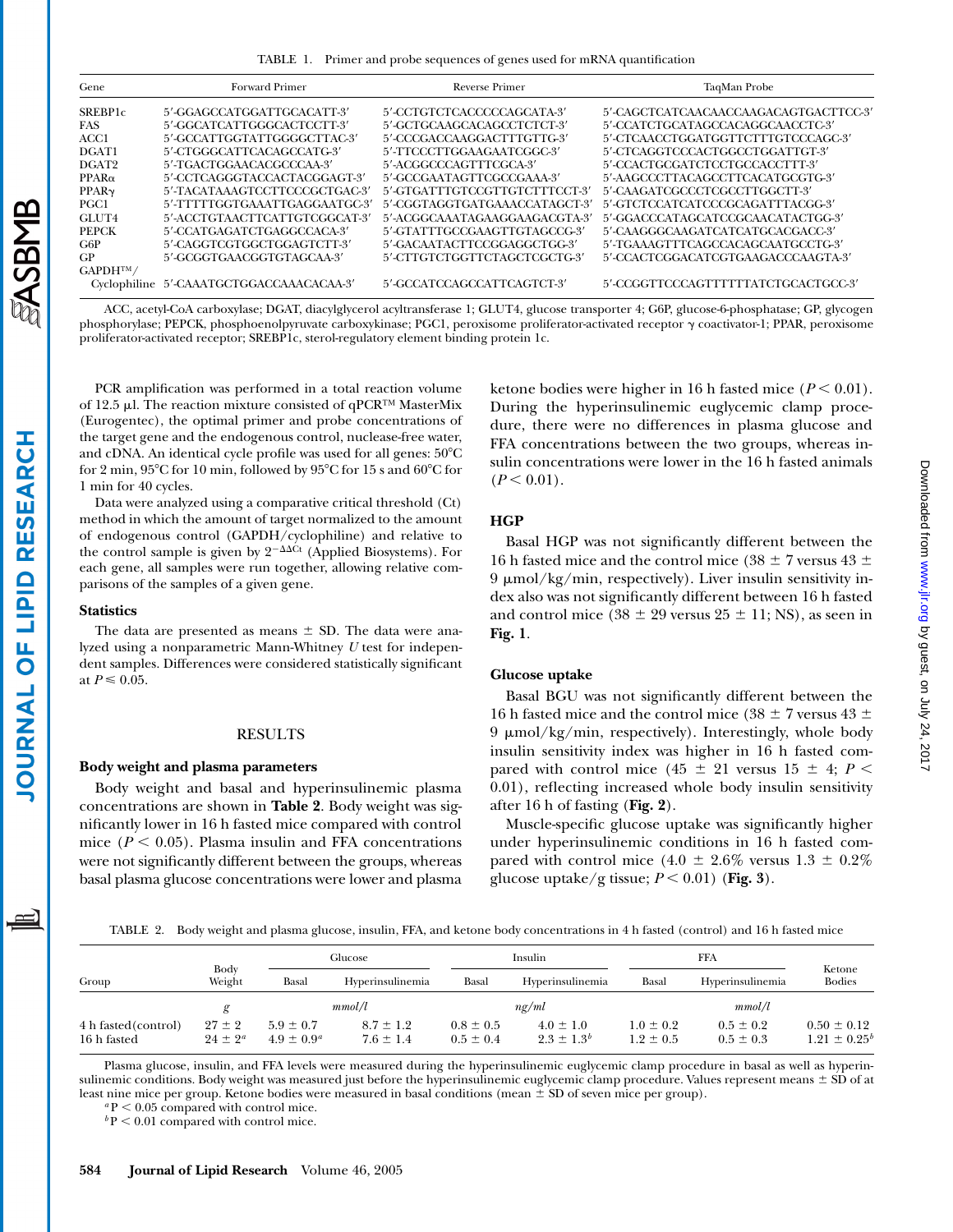



**Fig. 1.** Liver insulin sensitivity index in 16 h fasted and control mice. Data are means  $\pm$  SD for at least nine animals per group.

# **Tissue lipid levels**

Hepatic TG content was 6-fold higher in 16 h fasted mice compared with control mice (71  $\pm$  19 versus 12  $\pm$  7  $\mu$ g/mg protein;  $P \leq 0.01$ ), whereas muscle TG content did not differ between the two groups (25  $\pm$  7 versus 28  $\pm$  $13 \mu$ g/mg protein; NS) (**Fig. 4**).

#### **mRNA expression levels**

Hepatic mRNA expression levels of transcription factors and related proteins involved in gluconeogenesis and in TG synthesis increased during 16 h of fasting, whereas mRNA expression levels of transcription factors and related proteins involved in glycogenolysis and fatty acid synthesis decreased. The expression levels of G6P and  $PPAR\alpha$  mRNA were not significantly different (**Table 3**).

Muscle mRNA expression levels of transcription factors and related proteins involved in glucose uptake, fatty acid synthesis, TG synthesis, and  $\beta$ -oxidation increased during 16 h of fasting, whereas SREBP1c (which has a role as a sensor of nutritional status) decreased (**Table 4**).

## DISCUSSION

This study indicates that fasting does not result in changes in hepatic insulin sensitivity with regard to HGP in vivo. However, fasting increases muscle insulin sensitivity in vivo, reflected by an increased ability of insulin to





**Fig. 3.** Muscle-specific glucose uptake under hyperinsulinemic conditions in 16 h fasted and control mice. Data are means  $\pm$  SD for at least eight animals per group.  $* P < 0.01$  versus control mice.

stimulate muscle glucose uptake. In liver, the increased TG accumulation was not associated with changes in insulin sensitivity. Moreover, the increase in muscle insulin sensitivity occurred without changes in muscle TG content. Therefore, changes in liver and muscle TG content are unlikely to be involved in changes in insulin sensitivity during conditions of fasting. Studies in transgenic mice with targeted disturbances in peripheral fatty acid/TG distribution showed that there appears to be an inverse doseeffect relationship between hepatic TG stores and hepatic insulin sensitivity (4, 5). However, it does not seem possible to expand this theory to cases of fasting and fastinginduced hepatic steatosis.

The increase in muscle insulin sensitivity during fasting is a new and interesting finding. Previous studies showed an inverse relationship between intramuscular TG content and insulin action (21, 22). However, because we observed an increase in muscle insulin sensitivity without changes in muscle TG content, it is unlikely that changes in muscle TG play a role in the increased muscle-specific insulin sensitivity during fasting.

During the hyperinsulinemic period of the clamp procedure, we observed significantly lower insulin concentrations in 16 h fasted mice compared with control mice. As both groups received the same amount of insulin during hyperinsulinemic conditions by infusion, this difference suggests an increased insulin clearance during fasting. Be-



**Fig. 2.** Whole body insulin sensitivity index in 16 h fasted and control mice. Data are means  $\pm$  SD for at least nine animals per group.  $* P < 0.01$  versus control mice.

**Fig. 4.** Triglyceride content determined in liver and skeletal muscle of 16 h fasted and control mice. Data are means  $\pm$  SD for at least six animals per group.  $* P < 0.01$  versus control mice.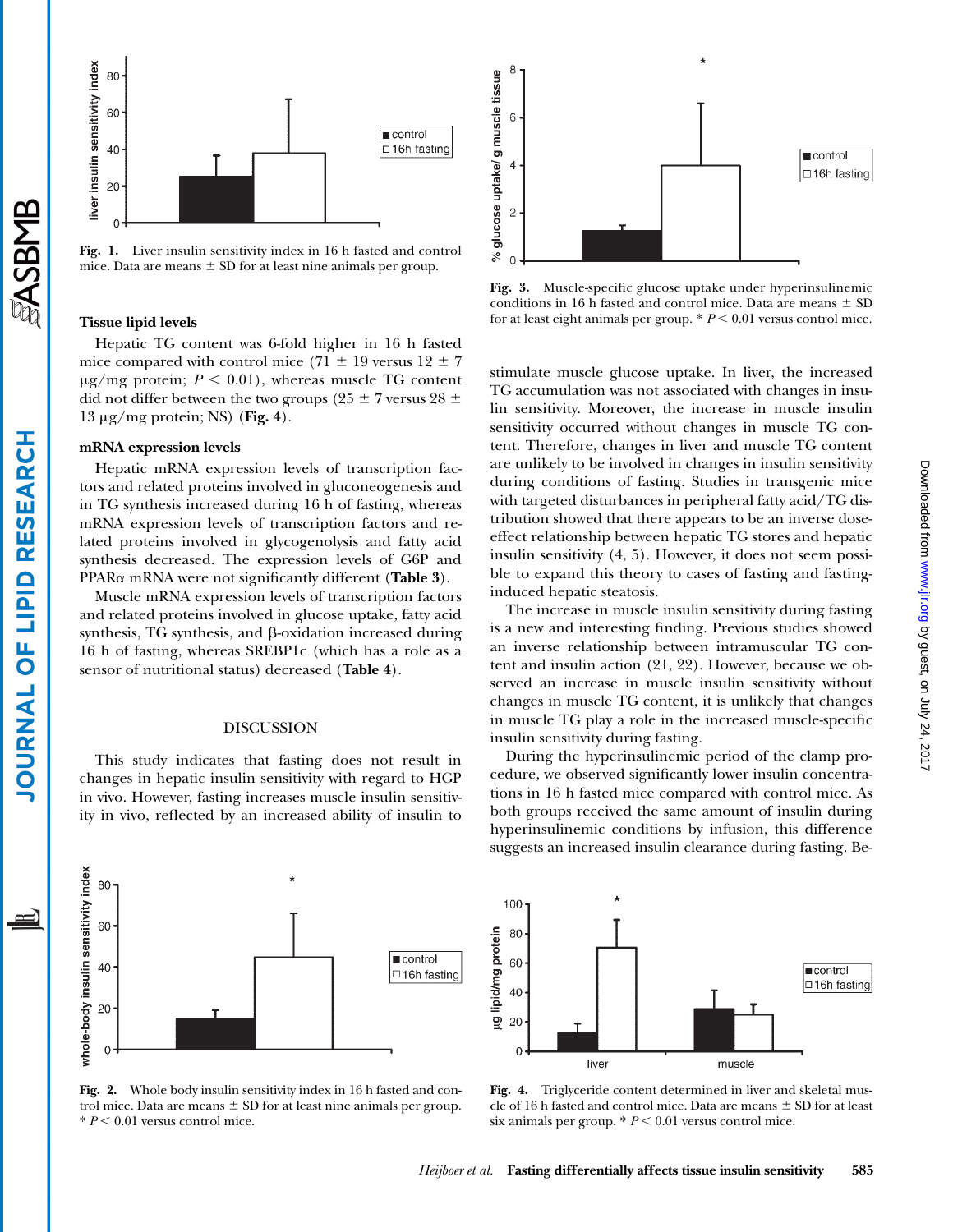TABLE 3. mRNA expression levels of different proteins in liver of control ( $n = 4$ ) and 16 h fasted ( $n = 4$ ) mice

| mRNA Source          | Control      | 16 h Fasted          |
|----------------------|--------------|----------------------|
|                      |              | $\%$                 |
| Glucose production   |              |                      |
| G6P                  | $100 \pm 7$  | $138 \pm 23$         |
| <b>PEPCK</b>         | $100 \pm 6$  | $184 \pm 9^{\circ}$  |
| GP.                  | $100 \pm 6$  | $59 \pm 1^a$         |
| PGC1                 | $100 \pm 10$ | $380 \pm 32^{\circ}$ |
| Fatty acid synthesis |              |                      |
| <b>SREBP1c</b>       | $100 \pm 12$ | $34 \pm 1^a$         |
| <b>FAS</b>           | $100 \pm 11$ | $12 \pm 1^a$         |
| ACC1                 | $100 \pm 14$ | $21 \pm 1^a$         |
| TG synthesis         |              |                      |
| PPAR <sub>Y</sub>    | $100 \pm 9$  | $179 \pm 4^{\circ}$  |
| DGAT1                | $100 \pm 1$  | $269 \pm 6^{\circ}$  |
| DGAT2                | $100 \pm 7$  | $113 \pm 4^{b}$      |
| <b>B-Oxidation</b>   |              |                      |
| $PPAR\alpha$         | $100 \pm 15$ | $96 \pm 4$           |

ACC, acetyl-CoA carboxylase; PEPCK, phosphoenolpyruvate carboxykinase; TG, triglyceride. Values are expressed as means  $\pm$  SD.

 $a$ P < 0.01 compared with control mice.

 $b$  P  $\leq$  0.05 compared with control mice.

cause of this difference, we corrected the data on insulin sensitivity for the insulin concentrations.

Another purpose of the present study was to relate the observed in vivo metabolic changes to changes in the transcriptional regulation of genes involved in glucose metabolism, lipogenesis, and  $\beta$ -oxidation in liver and muscle. In the liver, there were changes in the expression of regulatory transcription factors favoring gluconeogenesis,  $\beta$ -oxidation, and TG synthesis, with negative effects on glycogenolysis and fatty acid synthesis. Total HGP is the sum of glycogenolysis and gluconeogenesis. Liver glycogen stores are limited; consequently, during starvation, the relative contribution of gluconeogenesis to total glucose production increases, whereas that of glycogenolysis decreases (23). PGC1 promotes gluconeogenesis by stimulation of PEPCK (24, 25). Our results document a significant increase in the expression of PGC1 and PEPCK. GP is an en-

TABLE 4. mRNA expression levels of different proteins in skeletal muscle of control ( $n = 4$ ) and 16 h fasted ( $n = 4$ ) mice

| mRNA Source          | Control      | 16 h Fasted          |
|----------------------|--------------|----------------------|
|                      |              | %                    |
| Glucose uptake       |              |                      |
| GLUT4                | $100 \pm 2$  | $157 \pm 12^{\circ}$ |
| PGC1                 | $100 \pm 17$ | $166 \pm 36^{b}$     |
| Nutritional status   |              |                      |
| SREBP1c              | $100 \pm 8$  | $3 \pm 0^a$          |
| Fatty acid synthesis |              |                      |
| <b>FAS</b>           | $100 \pm 10$ | $123 \pm 8^{b}$      |
| ACC1                 | $100 \pm 26$ | $194 \pm 35^{\circ}$ |
| TG synthesis         |              |                      |
| PPAR <sub>Y</sub>    | $100 \pm 1$  | $364 \pm 12^{\circ}$ |
| DGAT1                | $100 \pm 12$ | $193 \pm 15^{\circ}$ |
| DGAT2                | $100 \pm 4$  | $270 \pm 20^a$       |
| $\beta$ -Oxidation   |              |                      |
| $PPAR\alpha$         | $100 \pm 7$  | $278 \pm 48^{\circ}$ |
|                      |              |                      |

ACC, acetyl-CoA carboxylase. Values are expressed as means  $\pm$  SD.  $aP < 0.01$  compared with control mice.

 $b$  P  $\leq$  0.05 compared with control mice.

Our study showed a reduced expression level of SREBP1c. This decrease in SREBP1c mRNA during fasting is in accordance with findings of others in mouse liver (26). Hepatic expression levels of enzymes involved in fatty acid synthesis (FAS and ACC1) decreased during fasting. The expression of these enzymes is stimulated by SREBP1c (27). Although this was not reported in mice before, these findings are in accordance with those of Hillgartner, Charron, and Chesnut (28) in fasted chickens. Because a decrease in the expression of SREBP1c, FAS, and ACC1 during 16 h of fasting results in decreased suppression of gluconeogenesis and reduced fatty acid synthesis, leaving pyruvate as a substrate for gluconeogenesis, these changes seem to be of physiological importance in the adaptive response of glucose and lipid metabolism to fasting.

The observed increase in liver TG accumulation in our study is in agreement with the observed increase of hepatic mRNA expression levels of PPAR $\gamma$  and of DGAT1 and DGAT2, all three favoring hepatic TG synthesis (29). The increase in hepatic PPAR $\gamma$  is in agreement with the findings of others (26, 29, 30).

 $PPAR\alpha$ , which is known as the "fasting gene," controls the expression of numerous genes related to lipid metabolism in the liver, including genes involved in  $\beta$ -oxidation, fatty acid uptake, and transport. Therefore, it is surprising that PPAR $\alpha$  mRNA was not increased after 16 h of fasting, whereas this was found by others in wild-type mice (9). Because these mice had another background (SV129), and others found a decrease in PPAR $\alpha$  mRNA after 48 and 72 h of fasting in wild-type mice (1) with the same background as our mice (C57Bl6), it seems likely that these differences in background explain this discrepancy.

In muscle, RT-PCR results demonstrate the fastinginduced expression of genes and enzymes favoring glucose uptake. mRNA expression levels of PGC1 and GLUT4 were increased after 16 h of fasting. PGC1 can control the level of endogenous GLUT4 gene expression in multinucleate myotubes via coactivating MEF2C (31). Moreover, Hammarstedt et al.  $(32)$  showed a high correlation ( $r =$ 0.91) between GLUT4 mRNA and PGC1 mRNA in human skeletal muscle. Therefore, our findings support their hypothesis that PGC1 is associated with increased GLUT4 expression and insulin sensitivity.

The observed decrease in muscle SREBP1c mRNA in our study is in agreement with recently published results (33). These studies found a decrease in SREBP1c mRNA in different rat muscle types that was related to the duration of fasting and consistent with a role for SREBP1c as a sensor of nutritional status in skeletal muscle. Although SREBP1c stimulates the expression of genes involved in lipid metabolism (such as FAS and ACC1) in tissues like the liver, not much is known about the regulatory role of SREBP1c in skeletal muscle. Because our study shows an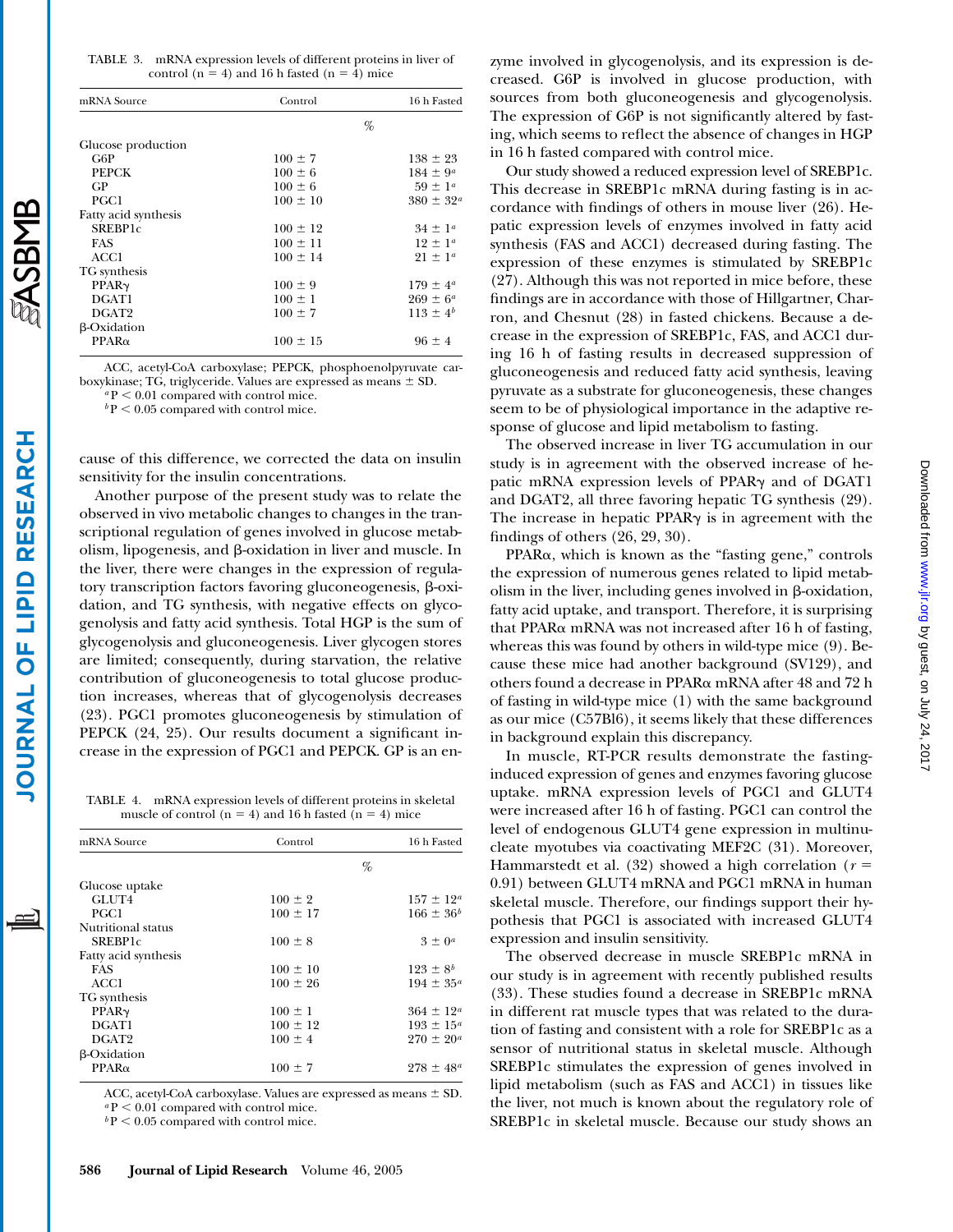ASBMB

increase in FAS and ACC1 mRNA during 16 h of fasting but decreased expression of SREBP1c, our data imply that muscle FAS and ACC1 are not stimulated by SREBP1c.

The mRNA expression levels of PPAR $\gamma$ , another lipogenesis-promoting transcription factor in skeletal muscle, strongly increased during 16 h of fasting. This contrasts with a previous study (34), which found no alterations of  $PPAR\gamma$  mRNA expression level during fasting in rat skeletal muscle. However, these rats were fasted for 46 h, whereas our mice were fasted for only 16 h. Because mRNA expression levels of DGAT1 and DGAT2, which are involved in muscle TG synthesis (35), were significantly increased after fasting in the absence of muscle TG accumulation in this period, it can be speculated that prolonged fasting will be accompanied by muscle TG accumulation.

In the present study,  $PPAR\alpha$  mRNA, which is involved in --oxidation, was increased after fasting. This is in agreement with a recent finding (36) showing increased muscle glucose uptake in mice treated with a PPAR $\alpha$  agonist (WY14,643).

In conclusion, 16 h of fasting in wild-type mice results in hepatic steatosis without changes in hepatic insulin sensitivity. In muscle, however, 16 h of fasting increased insulin sensitivity without changes in muscle TG content. Therefore, fasting induces differential changes in tissuespecific insulin sensitivity. In addition, changes in liver and muscle TG content are unlikely to be involved in changes in insulin sensitivity during fasting.

This study was supported by the Netherlands Organization for Scientific Research (Grants 907-00-002 and 903-39-291) and was conducted in the framework of the Leiden Center for Cardiovascular Research-Netherlands Organization for Applied Scientific Research (TNO).

#### REFERENCES

- 1. Hashimoto, T., W. S. Cook, C. Qi, A. V. Yeldandi, J. K. Reddy, and M. S. Rao. 2000. Defect in peroxisome proliferator-activated receptor alpha-inducible fatty acid oxidation determines the severity of hepatic steatosis in response to fasting. *J. Biol. Chem.* **275:** 28918– 28928.
- 2. Teusink, B., P. J. Voshol, V. E. Dahlmans, P. C. Rensen, H. Pijl, J. A. Romijn, and L. M. Havekes. 2003. Contribution of fatty acids released from lipolysis of plasma triglycerides to total plasma fatty acid flux and tissue-specific fatty acid uptake. *Diabetes.* **52:** 614–620.
- 3. Lewis, G. F., A. Carpentier, K. Adeli, and A. Giacca. 2002. Disordered fat storage and mobilization in the pathogenesis of insulin resistance and type 2 diabetes. *Endocr. Rev.* **23:** 201–229.
- 4. Voshol, P. J., G. Haemmerle, D. M. Ouwens, R. Zimmermann, R. Zechner, B. Teusink, J. A. Maassen, L. M. Havekes, and J. A. Romijn. 2003. Increased hepatic insulin sensitivity together with decreased hepatic triglyceride stores in hormone-sensitive lipasedeficient mice. *Endocrinology.* **144:** 3456–3462.
- 5. Reitman, M. L. 2002. Metabolic lessons from genetically lean mice. *Annu. Rev. Nutr.* **22:** 459–482.
- 6. Cooney, G. J., A. L. Thompson, S. M. Furler, J. Ye, and E. W. Kraegen. 2002. Muscle long-chain acyl CoA esters and insulin resistance. *Ann. NY Acad. Sci.* **967:** 196–207.
- 7. Yokoyama, C., X. Wang, M. R. Briggs, A. Admon, J. Wu, X. Hua, J. L. Goldstein, and M. S. Brown. 1993. SREBP-1, a basic-helix-loophelix-leucine zipper protein that controls transcription of the low density lipoprotein receptor gene. *Cell.* **75:** 187–197.
- 8. Hertz, R., J. Magenheim, I. Berman, and J. Bar-Tana. 1998. Fatty

acyl-CoA thioesters are ligands of hepatic nuclear factor-4alpha. *Nature.* **392:** 512–516.

- 9. Kersten, S., J. Seydoux, J. M. Peters, F. J. Gonzalez, B. Desvergne, and W. Wahli. 1999. Peroxisome proliferator-activated receptor alpha mediates the adaptive response to fasting. *J. Clin. Invest.* **103:** 1489–1498.
- 10. Fruchart, J. C., P. Duriez, and B. Staels. 1999. Peroxisome proliferator-activated receptor-alpha activators regulate genes governing lipoprotein metabolism, vascular inflammation and atherosclerosis. *Curr. Opin. Lipidol.* **10:** 245–257.
- 11. Guerre-Millo, M., P. Gervois, E. Raspe, L. Madsen, P. Poulain, B. Derudas, J. M. Herbert, D. A. Winegar, T. M. Willson, J. C. Fruchart, R. K. Berge, and B. Staels. 2000. Peroxisome proliferatoractivated receptor alpha activators improve insulin sensitivity and reduce adiposity. *J. Biol. Chem.* **275:** 16638–16642.
- 12. Martin, G., K. Schoonjans, B. Staels, and J. Auwerx. 1998. PPARgamma activators improve glucose homeostasis by stimulating fatty acid uptake in the adipocytes. *Atherosclerosis.* **137 (Suppl.):** 75–80.
- 13. Desvergne, B., and W. Wahli. 1999. Peroxisome proliferator-activated receptors: nuclear control of metabolism. *Endocr. Rev.* **20:** 649–688.
- 14. Shulman, G. I. 2000. Cellular mechanisms of insulin resistance. *J. Clin. Invest.* **106:** 171–176.
- 15. Chakravarty, K., P. Leahy, D. Becard, P. Hakimi, M. Foretz, P. Ferre, F. Foufelle, and R. W. Hanson. 2001. Sterol regulatory elementbinding protein-1c mimics the negative effect of insulin on phosphoenolpyruvate carboxykinase (GTP) gene transcription. *J. Biol. Chem.* **276:** 34816–34823.
- 16. Voshol, P. J., M. C. Jong, V. E. Dahlmans, D. Kratky, S. Levak-Frank, R. Zechner, J. A. Romijn, and L. M. Havekes. 2001. In muscle-specific lipoprotein lipase-overexpressing mice, muscle triglyceride content is increased without inhibition of insulin-stimulated wholebody and muscle-specific glucose uptake. *Diabetes.* **50:** 2585–2590.
- 17. Goudriaan, J. R., V. E. Dahlmans, B. Teusink, D. M. Ouwens, M. Febbraio, J. A. Maassen, J. A. Romijn, L. M. Havekes, and P. J. Voshol. 2003. CD36 deficiency increases insulin sensitivity in muscle, but induces insulin resistance in the liver in mice. *J. Lipid Res.* **44:** 2270–2277.
- 18. Bligh, E. G., and W. J. Dyer. 1959. A rapid method of total lipid extraction and purification. *Can. J. Biochem. Biophys.* **37:** 911–917.
- 19. Rossetti, L., and A. Giaccari. 1990. Relative contribution of glycogen synthesis and glycolysis to insulin-mediated glucose uptake. A dose-response euglycemic clamp study in normal and diabetic rats. *J. Clin. Invest.* **85:** 1785–1792.
- 20. Chomczynski, P., and N. Sacchi. 1987. Single-step method of RNA isolation by acid guanidinium thiocyanate-phenol-chloroform extraction. *Anal. Biochem.* **162:** 156–159.
- 21. Pan, D. A., S. Lillioja, A. D. Kriketos, M. R. Milner, L. A. Baur, C. Bogardus, A. B. Jenkins, and L. H. Storlien. 1997. Skeletal muscle triglyceride levels are inversely related to insulin action. *Diabetes.* **46:** 983–988.
- 22. Kraegen, E. W., P. W. Clark, A. B. Jenkins, E. A. Daley, D. J. Chisholm, and L. H. Storlien. 1991. Development of muscle insulin resistance after liver insulin resistance in high-fat-fed rats. *Diabetes.* **40:** 1397–1403.
- 23. Corssmit, E. P., J. A. Romijn, and H. P. Sauerwein. 2001. Regulation of glucose production with special attention to nonclassical regulatory mechanisms: a review. *Metabolism.* **50:** 742–755.
- 24. Rhee, J., Y. Inoue, J. C. Yoon, P. Puigserver, M. Fan, F. J. Gonzalez, and B. M. Spiegelman. 2003. Regulation of hepatic fasting response by PPARgamma coactivator-1alpha (PGC-1): requirement for hepatocyte nuclear factor 4alpha in gluconeogenesis. *Proc. Natl. Acad. Sci. USA.* **100:** 4012–4017.
- 25. Yoon, J. C., P. Puigserver, G. Chen, J. Donovan, Z. Wu, J. Rhee, G. Adelmant, J. Stafford, C. R. Kahn, D. K. Granner, C. B. Newgard, and B. M. Spiegelman. 2001. Control of hepatic gluconeogenesis through the transcriptional coactivator PGC-1. *Nature.* **413:** 131–138.
- 26. Horton, J. D., Y. Bashmakov, I. Shimomura, and H. Shimano. 1998. Regulation of sterol regulatory element binding proteins in livers of fasted and refed mice. *Proc. Natl. Acad. Sci. USA.* **95:** 5987–5992.
- 27. Shimano, H., J. D. Horton, I. Shimomura, R. E. Hammer, M. S. Brown, and J. L. Goldstein. 1997. Isoform 1c of sterol regulatory element binding protein is less active than isoform 1a in livers of transgenic mice and in cultured cells. *J. Clin. Invest.* **99:** 846–854.
- 28. Hillgartner, F. B., T. Charron, and K. A. Chesnut. 1996. Alterations in nutritional status regulate acetyl-CoA carboxylase expression in avian liver by a transcriptional mechanism. *Biochem. J.* **319:** 263–268.
- 29. Gavrilova, O., M. Haluzik, K. Matsusue, J. J. Cutson, L. Johnson, K. R. Dietz, C. J. Nicol, C. Vinson, F. J. Gonzalez, and M. L. Reitman.